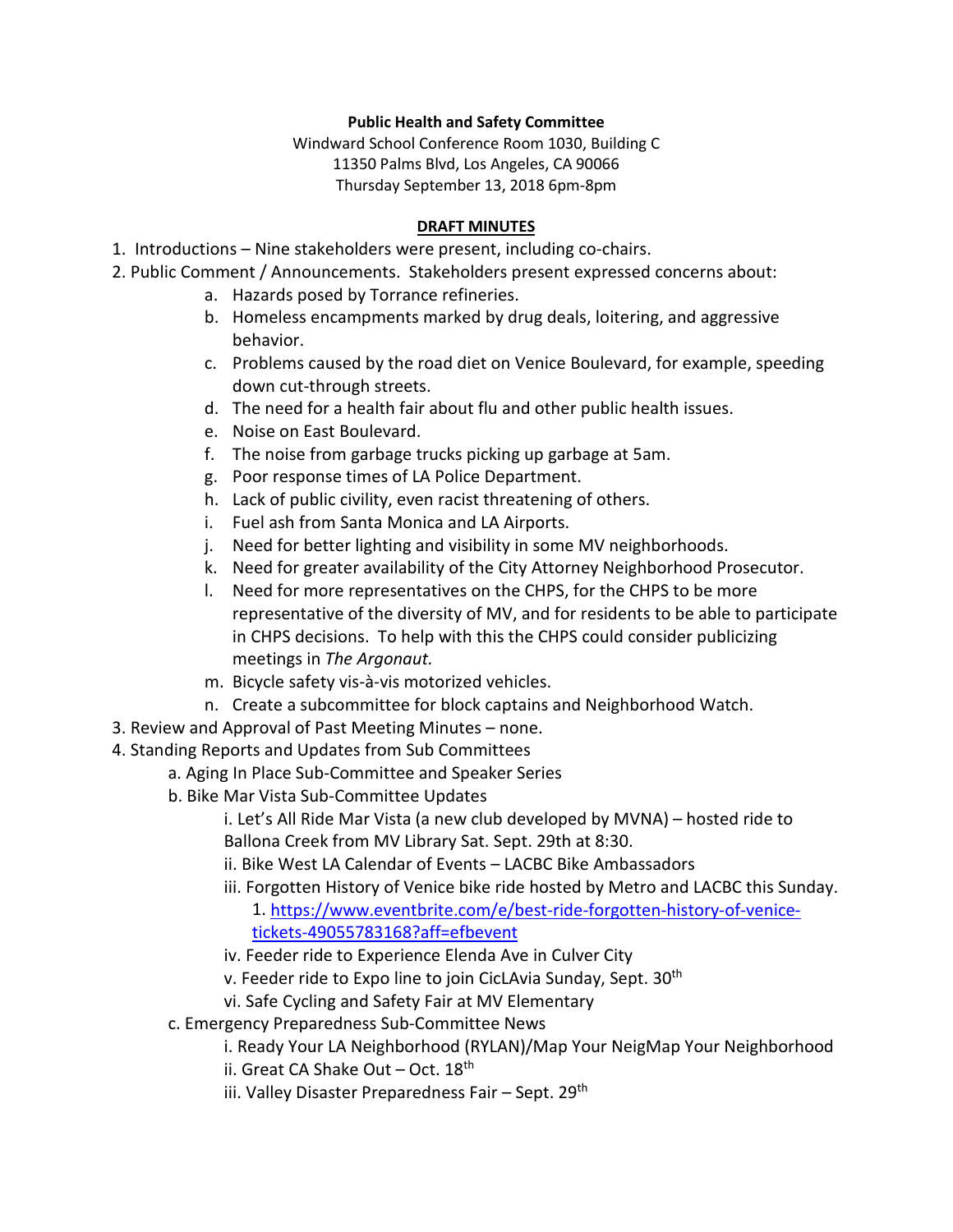- d. Homeless Issues Sub-Committee Developments
- 5. Old Business None

## 6. **New Business**

- a. Administrative Motion Selection of presiding Chair for Public Health and Safety Committee (Kenneth Frese or Rob Kadota). **Rob Kadota was selected as presiding Chair without objection.**
- b. Administrative Motion to nominate Kenneth Frese to be MVCC liaison to Resilient LA planning efforts. **Approved without objection.**
- c. Administrative Motion Review and approval of Public Health and Safety Committee mission statement. **Tabled until the next meeting.**
	- i. The MVCC Public Health and Safety Committee is committed to Building a more resilient Los Angeles starts with addressing the needs of our most vulnerable populations and neighborhoods. Too often, those who are least equipped to handle the effects of catastrophic events end up suffering the most. And empowering our most vulnerable —children, immigrants, and lowerincome residents, among others —is not just about emergency preparedness. It is about directly addressing those underlying daily stresses such as poverty, financial security, and affordable housing —and ensuring that all Angelenos feel safe and secure in their daily lives. It also means bringing neighbors together to strengthen our collective resources and social bonds and innovating creative solutions along the way. Our proposed actions are about building resilience to both the impacts of unexpected catastrophic events and chronic underlying stresses.
		- 1. Safe and Thriving Angelenos
		- 2. Strong and Connected Neighborhoods
		- 3. Prepared and Responsive City
		- 4. Pioneering and Collaborative Partner

[https://www.lamayor.org/sites/g/files/wph446/f/page/file/Resilient%20Los%20Angel](https://www.lamayor.org/sites/g/files/wph446/f/page/file/Resilient%20Los%20Angeles.pdf) [es.pdf](https://www.lamayor.org/sites/g/files/wph446/f/page/file/Resilient%20Los%20Angeles.pdf)

- d. Administrative Motion
	- i. Request at least one representative from each Zone/Neighborhood Assoc. to support and encourage disaster preparedness efforts of the Emergency Prep Sub Committee. **Approved without objection.**
- e. Funding Motion \$1000 for a Neighborhood Purpose Grant for Pacific LAPD Winter Wonderland 2018 Toy Give Away event. **Approved without objection.**
- f. Funding Motion Allocation of \$300 for refreshments for CERT training classes hosted in Mar Vista. **Approved without objection.**
- g. Funding Motion Allocation of \$500 for the purchase of basic first aid supplies to encourage stakeholders to develop more their own grab and go disaster kits. Participants will be able to assemble a basic first aid kit using small reusable plastic bags and provided supplies along with disaster prep kits. **Approved without objection.**
- h. Funding Motion Allocation of \$1500 for the purchase of high visibility vests that can be used by kids and adults while walking, running, scooting or cycling. These promotional items would be distributed at safety education events that encourage people to be more aware of their surrounding and be less distracted and more visible to cars and others when in public. **Approved without objection.**